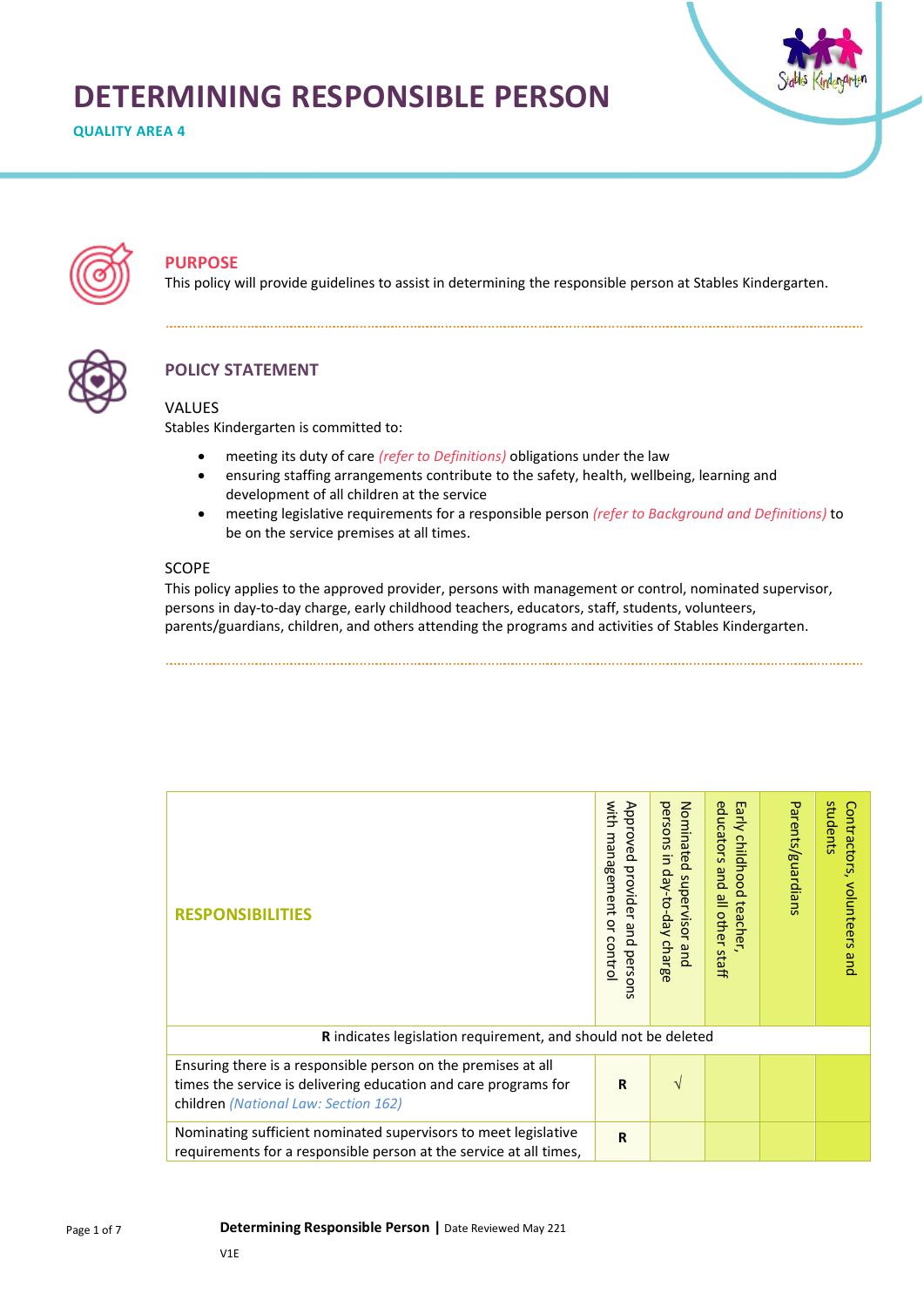| including during periods of leave or illness (National Law: Section<br>161A)                                                                                                                                                                                                                                                                                                                                                                                                                                                                                                                                                                                                                                                                                                                                                       |             |            |           |  |
|------------------------------------------------------------------------------------------------------------------------------------------------------------------------------------------------------------------------------------------------------------------------------------------------------------------------------------------------------------------------------------------------------------------------------------------------------------------------------------------------------------------------------------------------------------------------------------------------------------------------------------------------------------------------------------------------------------------------------------------------------------------------------------------------------------------------------------|-------------|------------|-----------|--|
| Ensuring that a person nominated as a nominated supervisor or<br>a person in day-to-day charge:                                                                                                                                                                                                                                                                                                                                                                                                                                                                                                                                                                                                                                                                                                                                    |             |            |           |  |
| is at least 18 years of age<br>٠<br>has adequate knowledge and understanding of the<br>٠<br>provision of education and care to children<br>has the ability to effectively supervise and manage an<br>$\bullet$<br>education and care service<br>has not been subject to any decision under the National<br>$\bullet$<br>Law, or any other children's services or education law,<br>to refuse, refuse to renew, suspect, or cancel a licence,<br>approval, registration, certification or other<br>authorisation granted to the person<br>has a history of compliance with the National Law and<br>$\bullet$<br>other relevant laws (Regulations 117C and 117B)                                                                                                                                                                     | R           | $\sqrt{}$  |           |  |
| Ensuring that the service does not operate without a nominated<br>supervisor(s), and that the nominated supervisor(s) has given<br>written consent to be in the role (National Law: Section 161)<br>(Regulation 117A (b))                                                                                                                                                                                                                                                                                                                                                                                                                                                                                                                                                                                                          | R           | $\sqrt{}$  |           |  |
| Ensuring that an early childhood teacher/educator gives written<br>consent to being a person in day-to-day charge (Regulation 117A<br>(b))                                                                                                                                                                                                                                                                                                                                                                                                                                                                                                                                                                                                                                                                                         | R           | $\sqrt{ }$ | $\sqrt{}$ |  |
| Ensuring that the name of the nominated supervisor is displayed<br>prominently at the service (National Law: Section 172)<br>(Regulation 173)                                                                                                                                                                                                                                                                                                                                                                                                                                                                                                                                                                                                                                                                                      | $\mathbf R$ | $\sqrt{ }$ |           |  |
| Ensuring that information about the nominated supervisor,<br>including name, address, date of birth, evidence of qualifications,<br>approved training, a Working with Children Clearance or<br>teaching registration, and other documentary evidence of fitness<br>to be a nominated supervisor (refer to Staffing Policy) is kept on<br>the staff record (Regulation 146)                                                                                                                                                                                                                                                                                                                                                                                                                                                         | $\mathbf R$ | $\sqrt{}$  |           |  |
| Notifying the Regulatory Authority if:                                                                                                                                                                                                                                                                                                                                                                                                                                                                                                                                                                                                                                                                                                                                                                                             |             |            |           |  |
| there is a change to the name or contact details of the<br>$\bullet$<br>nominated supervisor (National Law: Section 56,<br><b>Regulation 35)</b><br>the nominated supervisor is no longer employed or<br>$\bullet$<br>engaged by the service<br>has been removed from the role<br>the nominated supervisor withdraws their consent to<br>the nomination<br>if a nominated supervisor or person in day-to-day<br>$\bullet$<br>charge has their Working with Children Clearance or<br>teacher registration suspended or cancelled, or if they<br>are subject to any disciplinary proceedings under the<br>law<br>there is any other matter or incident which affects the<br>$\bullet$<br>ability of the nominated supervisor to meet minimum<br>requirements and re-assessing the nominated<br>supervisor's suitability for the role | R           | $\sqrt{}$  |           |  |
| Notifying the approved provider and the Regulatory Authority<br>within 7 days of any changes to their personal situation,                                                                                                                                                                                                                                                                                                                                                                                                                                                                                                                                                                                                                                                                                                          | R           | $\sqrt{ }$ |           |  |
| including a change in mailing address, circumstances that affect                                                                                                                                                                                                                                                                                                                                                                                                                                                                                                                                                                                                                                                                                                                                                                   |             |            |           |  |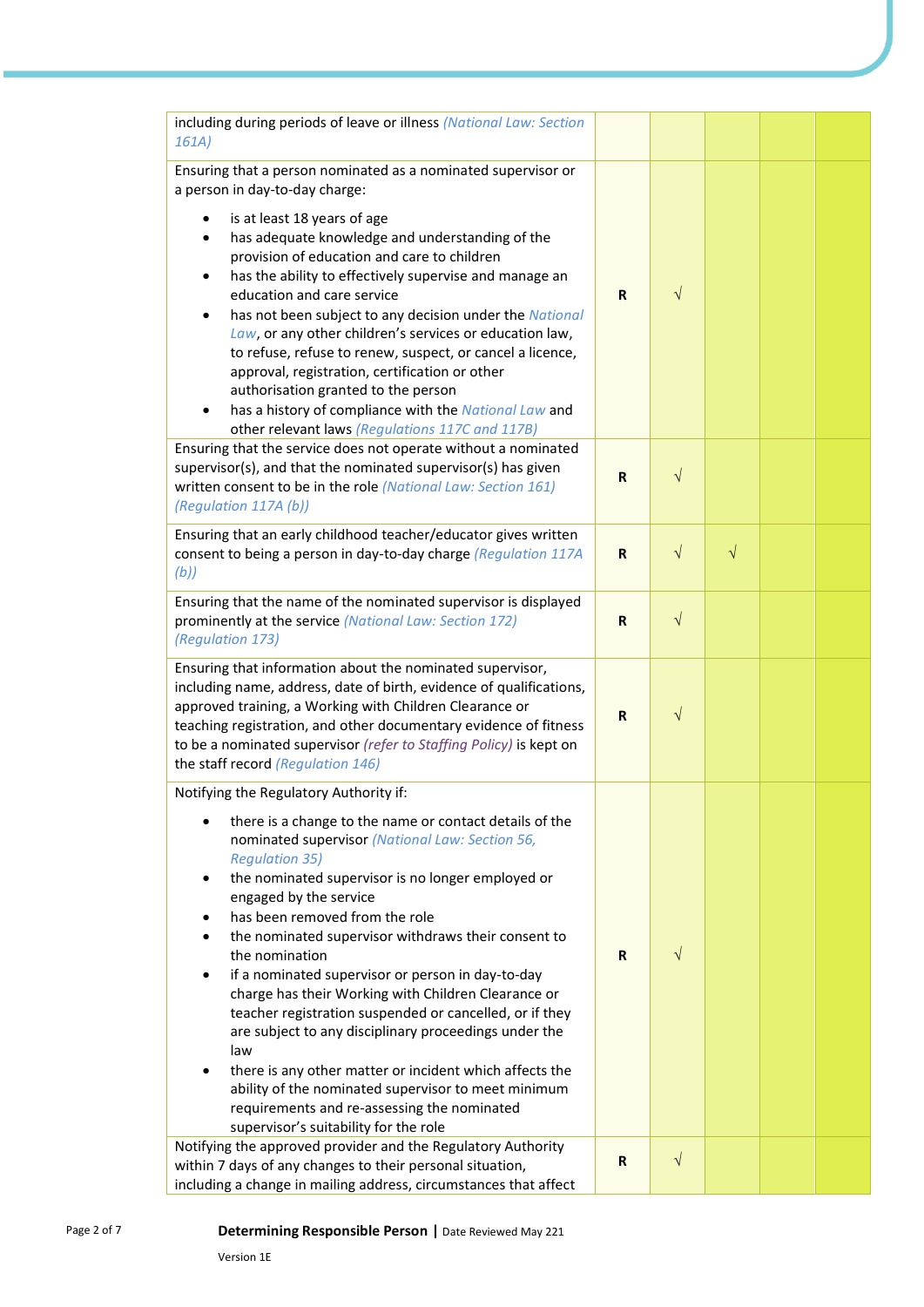| their status as fit and proper, such as the suspension or<br>cancellation of a Working with Children Clearance or teacher<br>registration, or if they are subject to disciplinary proceedings.                |             |           |  |  |
|---------------------------------------------------------------------------------------------------------------------------------------------------------------------------------------------------------------|-------------|-----------|--|--|
| Ensuring that, when the nominated supervisor is absent from the<br>premises, an alternative responsible person is on site (National<br>Law: Section 162)                                                      | R           |           |  |  |
| Ensuring that the nominated supervisor and person in day-to-day<br>charge have a sound understanding of the role of responsible<br>person (refer to Attachment 1)                                             | R           |           |  |  |
| Ensuring that the staff record includes the name of the<br>responsible person at the centre-based service for each time<br>that children are being educated and cared for by the service<br>(Regulation 150)  | $\mathbf R$ | $\sqrt{}$ |  |  |
| Ensuring that the nominated supervisors and person in day-to-<br>day charge have successfully completed child protection training<br>(refer to Child Safe Environment Policy) (National Law: Section<br>162A) | $\mathbf R$ |           |  |  |
| Developing rosters in accordance with the availability of<br>responsible persons, hours of operations and the attendance<br>patterns of children.                                                             | $\mathbf R$ |           |  |  |
| Supporting the approved provider to develop rosters in<br>accordance with the availability of responsible persons, hours of<br>operations and the attendance patterns of children                             |             | $\sqrt{}$ |  |  |



## **BACKGROUND AND LEGISLATION**

## BACKGROUND

Under the *Education and Care Services National Law Act 2010*, it is an offence to operate an approved centrebased education and care service unless a responsible person *(refer to Definitions)* is physically in attendance at all times the service is educating and caring for children.

An approved provider must not operate a service unless there is at least one nominated supervisor appointed for that service. The nominated supervisor does not have to be in attendance at the service at all times, but in their absence, a responsible person, such as a person in day-to-day charge must be present at all times.

#### LEGISLATION AND STANDARDS

Relevant legislation and standards include but are not limited to:

- Child Safe Standards
- Education and Care Services National Law Act 2010
- Education and Care Services National Regulations 2011
- National Quality Standard, Quality Area 4: Staffing Arrangements
- National Quality Standard, Quality Area 7: Leadership and Service Management
- Worker Screening Act 2020
- Worker Screening Regulations 2021 (Vic)

The most current amendments to listed legislation can be found at:

- Victorian Legislation Victorian Law Today: [www.legislation.vic.gov.au](http://www.legislation.vic.gov.au/)
- Commonwealth Legislation Federal Register of Legislation: [www.legislation.gov.au](http://www.legislation.gov.au/)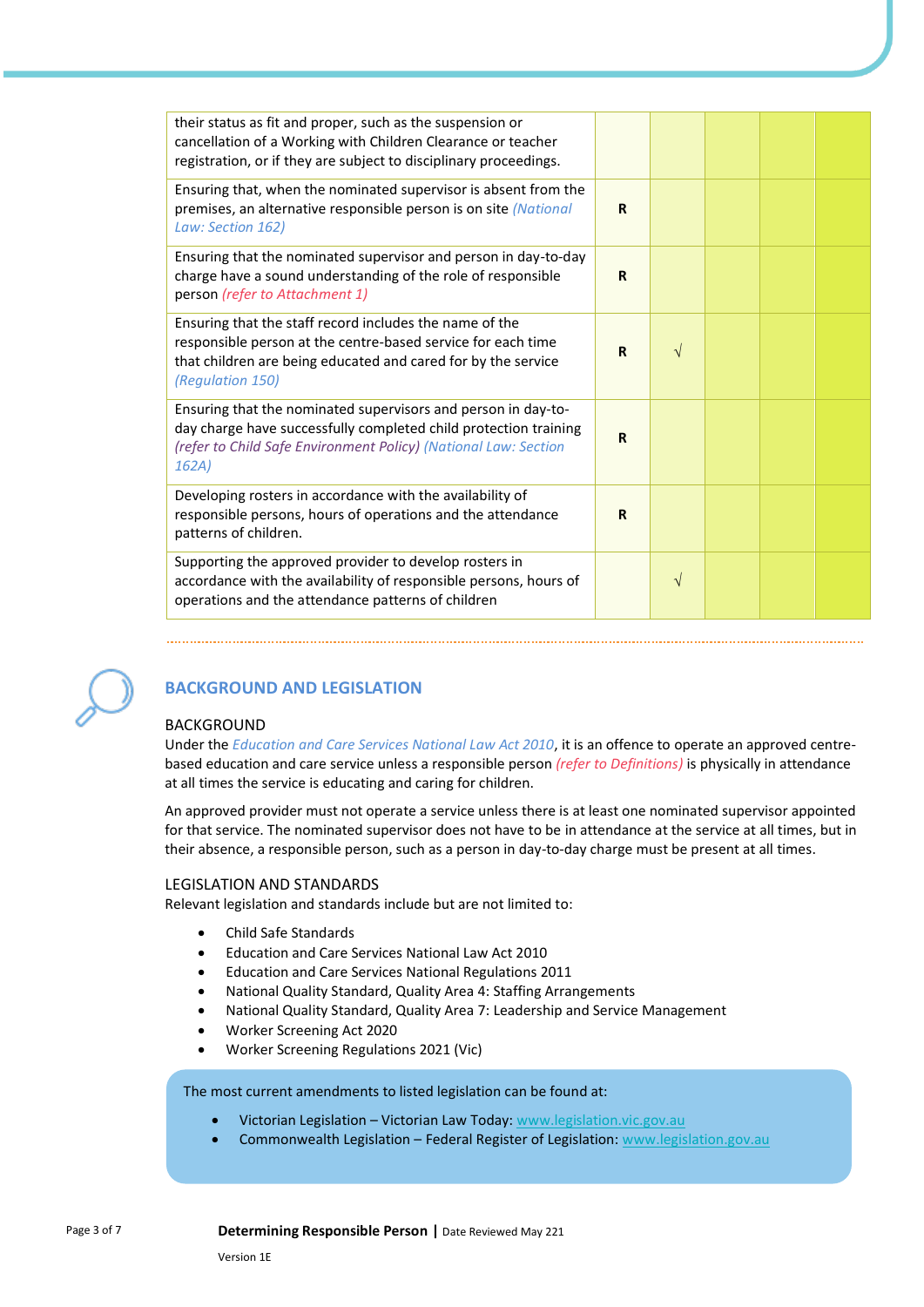# **DEFINITIONS**

The terms defined in this section relate specifically to this policy. For regularly used terms e.g. Approved provider, Nominated supervisor, Notifiable complaints, Serious incidents, Duty of care, etc. refer to the Definitions file of the PolicyWorks catalogue.

**Duty of care:** A common law concept that refers to the responsibilities of organisations to provide people with an adequate level of protection against harm and all reasonable foreseeable risk of injury.

**Person in day-to-day charge:** A person who is placed in day-to-day charge of an education and care service by an approved provider or a nominated supervisor; and who has consented to the placement in writing *(Regulation 117A)*

**Person with management or control:** Where the approved provider of a service is an eligible association, each member of the association's executive committee is a person with management or control and has the responsibility, alone or with others, for managing the delivery of the education and care service *(National Law: Definitions (b))*.

**Responsible person:** Centre-based services must have a responsible person present at all times that the service is delivering education and care. The responsible person is the person in day-to-day charge at the service and can be one of the following:

- the approved provider, if the approved provider is an individual, or in any other case, a person with management or control *(refer to Definitions)* of an education and care service operated by the approved provider
- the nominated supervisor of the service
- a person placed in day-to-day charge of the service. *(National Law, Section 162)*

**Nominated supervisor:** A person who has been nominated by the approved provider of the service under *Part 3 of the Act* and who has consented to that nomination in writing can be the nominated supervisor. All services must have a nominated supervisor(s) with responsibility for the service in accordance with the *National Regulations (Section 5 and 161)*

**Working with Children (WWC) Check**: The check is a legal requirement under the *Worker Screening Act 2020*  for those undertaking paid or voluntary child-related work in Victoria. The Department of Justice assesses a person's suitability to work with children by examining relevant serious sexual, physical and drug offences in a person's national criminal history and, where appropriate, their professional history.

**Working with Children (WWC) Clearance:** A WWC Clearance is granted to a person under Worker Screening legislation if:

- they have been assessed as suitable to work with children
- there has been no information that, if the person worked with children, they would pose a risk to those children
- they are not prohibited from attempting to obtain, undertake or remain in child-related employment.



# **SOURCES AND RELATED POLICIES**

## **SOURCES**

- Australian Children's Education and Care Quality Authority (ACECQA), Information Sheets: [www.acecqa.gov.au](http://www.acecqa.gov.au/)
- Guide to the Education and Care Services National Law and the Education and Care Services National Regulations 2011: [www.acecqa.gov.au](http://www.acecqa.gov.au/)
- *Guide to the National Quality Framework*[: www.acecqa.gov.au](http://www.acecqa.gov.au/)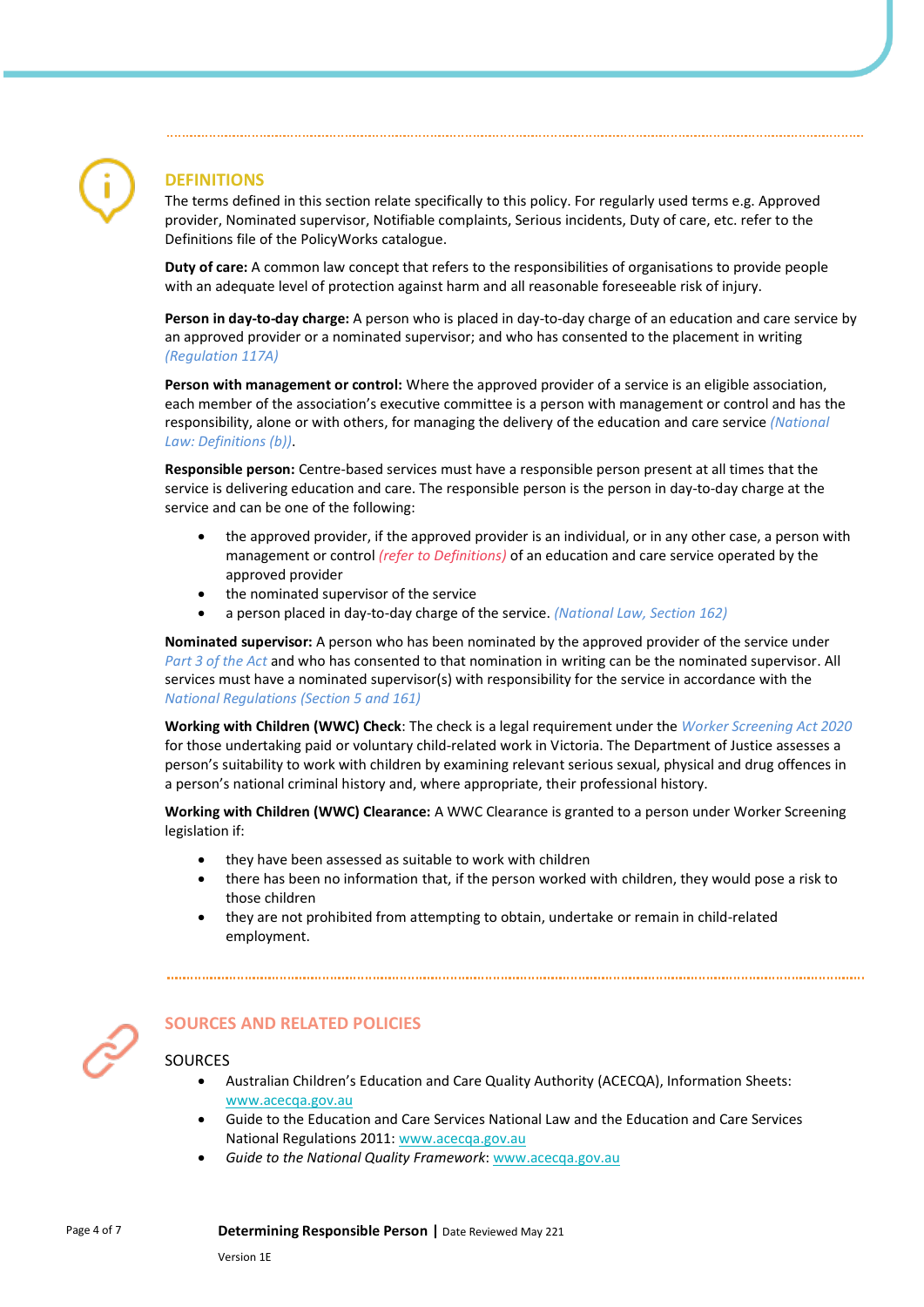#### RELATED POLICIES

- Child Safe Environment
- Code of Conduct
- Participation of Volunteers and Students
- Privacy and Confidentiality
- Staffing
- Supervision of Children



## **EVALUATION**

In order to assess whether the values and purposes of the policy have been achieved, the approved provider will:

- regularly seek feedback from everyone affected by the policy regarding its effectiveness
- monitor the implementation, compliance, complaints and incidents in relation to this policy
- keep the policy up to date with current legislation, research, policy and best practice
- revise the policy and procedures as part of the service's policy review cycle, or as required
- notifying all stakeholders affected by this policy at least 14 days before making any significant changes to this policy or its procedures, unless a lesser period is necessary due to risk *(Regulation 172 (2))*.



## **ATTACHMENTS**

• Attachment 1: Responsibilities of a nominated supervisor



## **AUTHORISATION**

This policy was adopted by the approved provider of Stables Kindergarten on 13<sup>th</sup> December 2021.

**REVIEW DATE:** 13/12/2023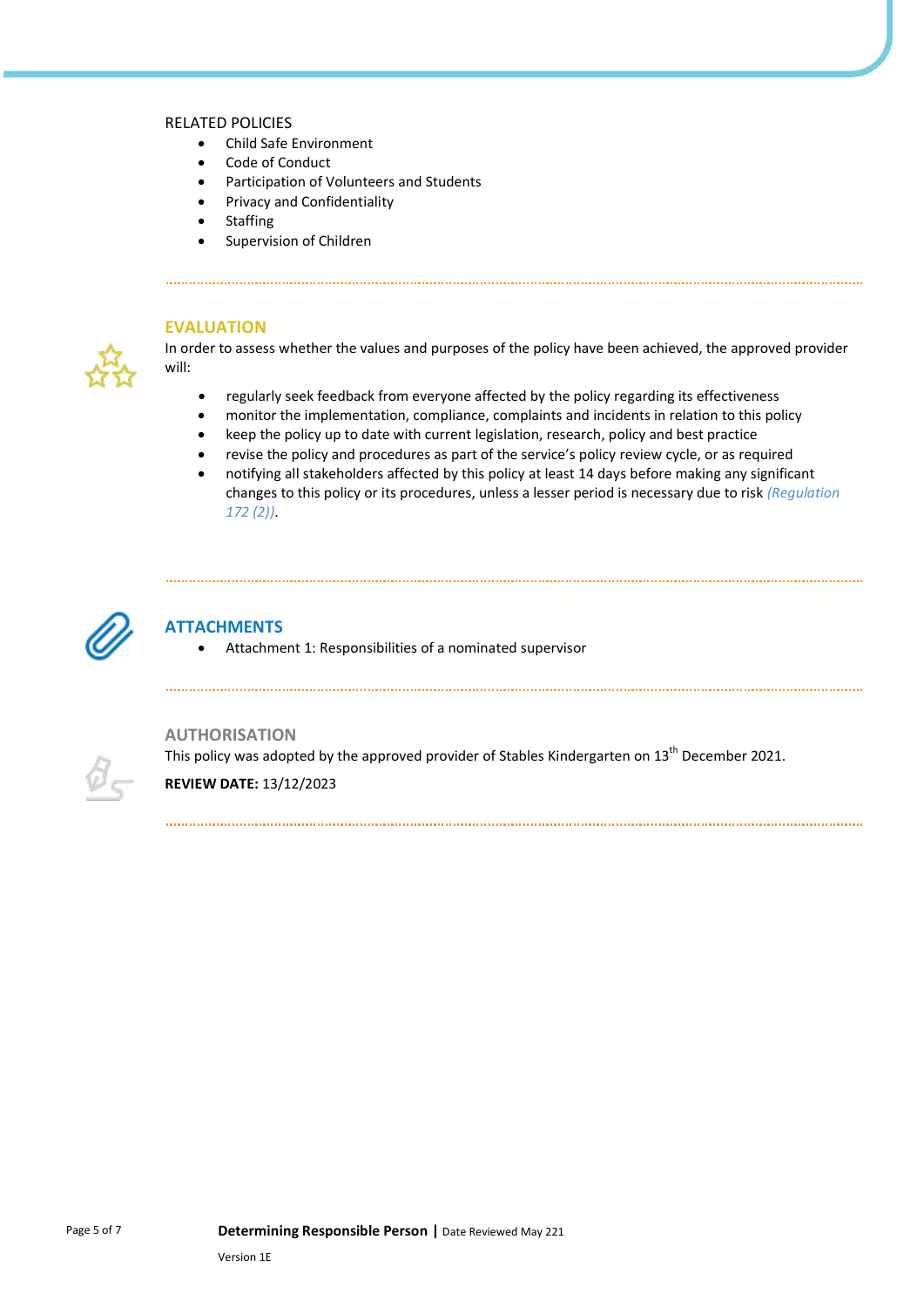## **ATTACHMENT 1: RESPONSIBILITIES OF A PERSON IN DAY-TO-DAY CHARGE**

The below information has been adapted from the Australian Children's Education and Care Quality Authority, National Quality Framework.

As the person responsible for the day-to-day management of an approved service, nominated supervisors have a range of responsibilities under the *National Law and National Regulations* including:

**Note:** *If the nominated supervisor is not present, the allocated responsible person should be aware and enact these responsibilities*

#### Educational programs

- ensuring educational programs are:
	- o based on and delivered in accordance with an approved learning framework
	- o based on the developmental needs, interests and experiences of each child
	- o designed to take into account the individual differences of each child *(National Law: Section 168)*

Supervision and safety of children

• ensuring children are adequately supervised, are not subject to inappropriate discipline, and are protected from harms and hazards *(National Law: Sections 165-167)*

## Entry to and exit from the premises

- ensuring children do not leave the education and care service premises except in accordance with the *National Regulations* (for example, with a parent, on an authorised excursion, or for emergency medical treatment)
- ensuring that a parent of a child being educated and cared for by the service may enter the service premises at any time when the child is being educated and cared for by the service—except when:
	- permitting entry would pose a risk to the safety of the children and staff or conflict with the duty of the supervisor under the National Regulations, or
	- $\circ$  the supervisor is aware the parent is prohibited by a court order from having contact with the child *(Regulation 99)*
- ensuring an unauthorised person (as defined in the National Law) is not at the service while children are present unless the person is under direct supervision *(National Law: Section 170)*

#### Food and beverages

- ensuring adequate health and hygiene practices and safe practices for handling, preparing and storing food are implemented at the service to minimise risks to children *(Regulation 77)*
- ensuring children being cared for by the service have access to safe drinking water at all times and are offered food and beverages on a regular basis throughout the day *(Regulation 78)*
- ensuring that, where food and beverages are supplied by the service, they are:
	- o nutritious and adequate in quantity
	- o chosen with regard to the dietary requirements of individual children *(Regulation 79)*
- ensuring that, where food and beverages are provided by the service, a weekly menu that accurately describes the food and beverages to be provided is displayed at the premises in a location accessible to parents *(Regulation 80)*

## Administration of medication

- ensuring that medication is not administered to a child being cared for by the service unless the administration is authorised (except in the case of anaphylaxis or asthma emergency) and is administered in accordance with the National Regulations *(Regulations 93-96)*
- where medication is administered to a child without authorisation in a case of an anaphylaxis or asthma emergency, ensuring that a parent of the child and emergency services are notified as soon as practicable *(Regulation 94)*

## Prescription and non-prescription drugs and alcohol

• that while educating and caring for children at the service, all staff must not consume alcohol or be affected by alcohol or drugs (including prescription medication) so as to impair their capacity to supervise or provide education and care to children *(Regulation 83)*